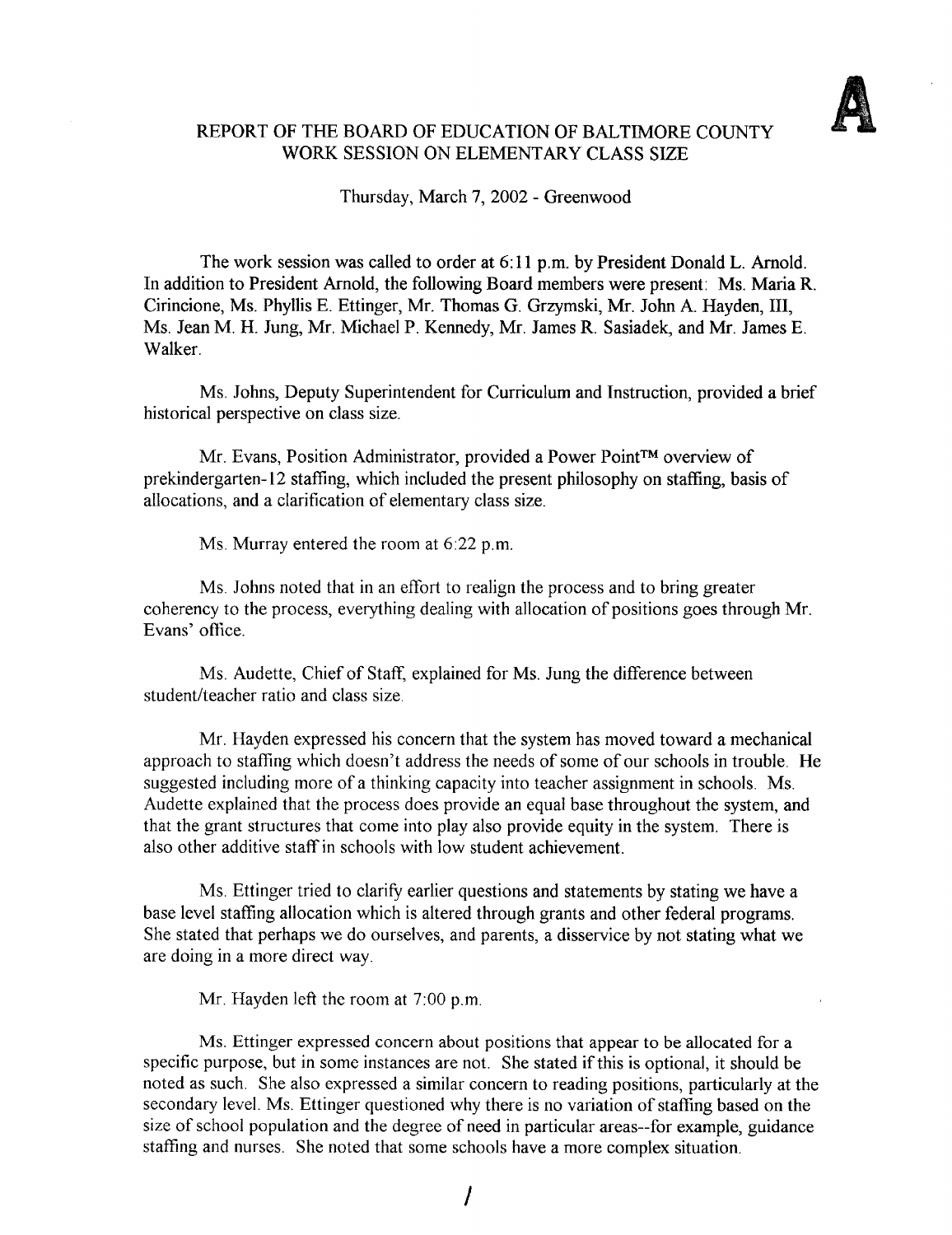Ms. Audette stated that in some needy schools, there is more than one nurse and perhaps a nurse assistant. In severe or desperate cases, the Deputy Superintendent would place additional staffing in schools.

Ms. Johns and Ms. Audette explained to Ms. Ettinger the allocation of staffing positions for magnet programs.

Ms. Ettinger suggested a simple matrix or graphic presentation that shows our goals with regard to baseline allocation and the various ways additional staffing may be fed into schools that have special needs might be helpful.

Mr . Kennedy suggested a comparison of several schools, elementary and secondary, to show how additional funding from grants and other sources play into staffing allocations.

Ms. Murray inquired if <sup>a</sup> teacher's experience plays a role in the staffing formula. Ms . Johns responded that experience only comes into play in the mentoring program. Ms. Murray shared her concern that some schools that present more challenges have many new teachers. She also expressed concern about only one (1) reading position per school. She suggested staff look at that systemwide.

Mr. Grzymski asked how Baltimore County's 23 .9 class size compares with other systems nationally. Ms. Audette stated that in her experience, Baltimore County's average is good. Most systems that she has been involved are in the 25-27/1 ranges.

Responding to Mr. Grzymski's question, Ms. Johns described some of the staffing issues for small schools.

Mr. Evans explained for Mr. Walker how the determination is made to provide additional staffing for schools whose enrollments may have drastically increased or decreased. He stated that estimated enrollment changes are reviewed on a weekly basis, and adjustments are made as needed. As an example, Ms. Johns noted that as the student enrollment increased at New Town Elementary last fall, additional staff was immediately deployed .

Mr. Walker asked if, typically, there was only one custodian assigned to a school during the day. Dr . Gehring stated that custodial allocation is based on the size of the building and characteristics of the building, not student enrollment.

With regard to facilities, Ms . Ettinger stated there appears to be a base level allocation based on square footage, and it would seem that in an overcrowded school, there would be higher wear and tear on school because of number of students. She also stated that it would seem necessary to supplement staffing to maintain building in the manner we would like.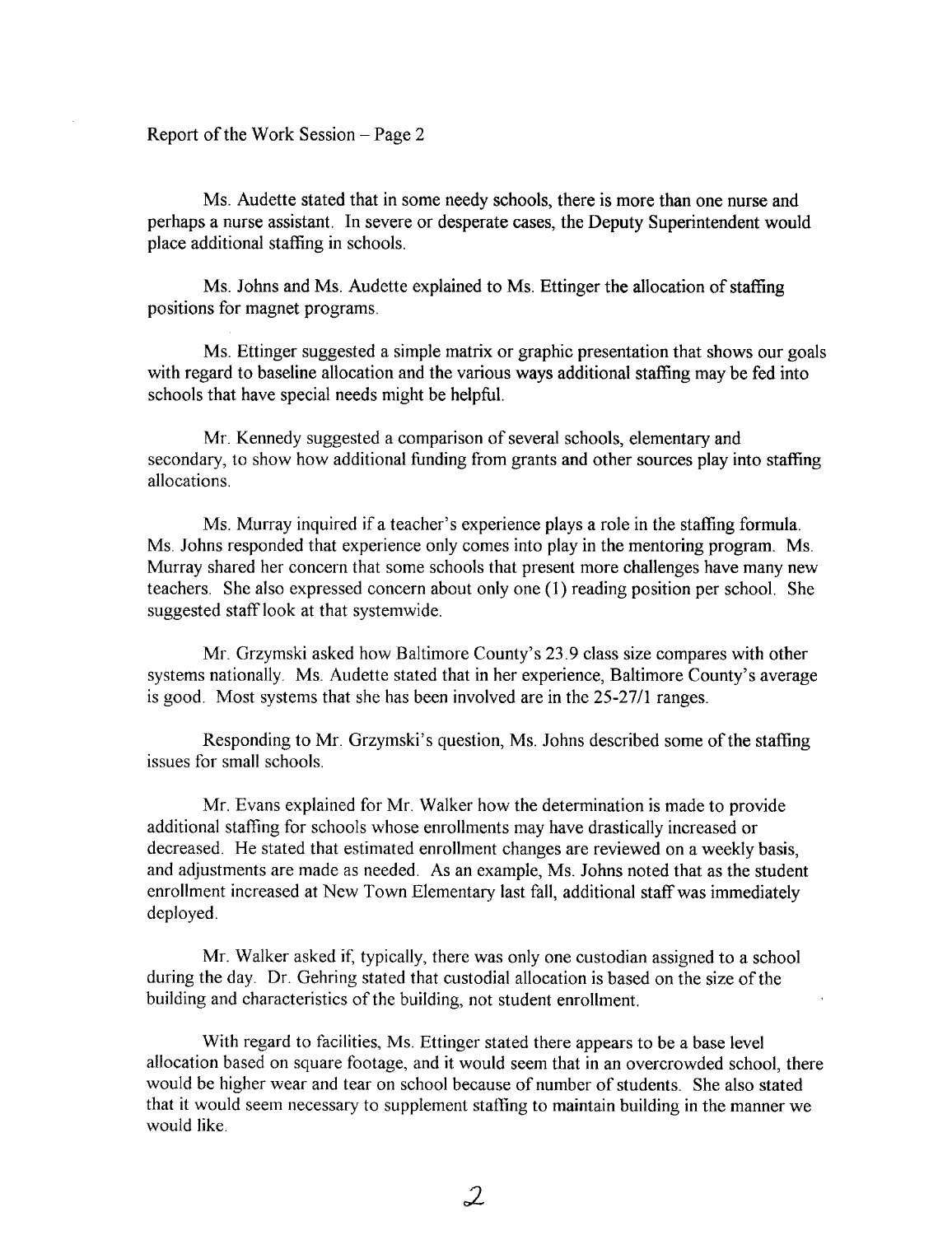#### Report of the Work Session  $-$  Page 3

Ms. Audette explained that Mr. Wingerd (in Facilities) does look at school enrollment as well as the complexity of the building. Ms . Johns added that many of our buildings are frequently used by Recreation and Parks and the community, which also has an impact on the wear and tear of our buildings.

Ms. Ettinger noted that school administrators are using various staffing philosophies . For example, some elementary school administrators are trying to keep the primary level classes small, and in other instances, an individual class in each grade has been kept small. She expressed her hope that these decisions are based on sound instructional practices. Ms. Ettinger also inquired about how school staffs communicate with parents to explain staffing decisions. Mr. Lawrence stated as schools build their organizations, principals share this information with faculty, school improvement teams, PTA executive boards, and perhaps <sup>a</sup> general PTA meeting.

Ms. Ettinger expressed some concern that those decisions/objectives are not being communicated with the community, as the Board would hope. She stated it might be helpful if regular dialogue was occurring within communities so parents understand how and why decisions are made.

Mr. Kennedy asked about the costs associated with reducing class size . Mr. Evans referred Board members to <sup>a</sup> handout. Ms. Audette reminded the Board that the figures in the handout do not include space costs, instructional materials costs, training, and recruiting costs.

Mr. Sasiadek inquired about what educational research indicates with regard to the student/teacher ratio that will provide the most significant increase in instructional performance . Ms. Johns cited two studies-one indicating a 17/1 ratio in the primary grades and another study indicating a 15/1 ratio.

Mr. Grzymski suggested including with Mr. Kennedy's earlier request information on the difference lower student/teacher ratios would make on the particular schools. Ms. Ettinger asked that information targeting kindergarten-grade 2 be included in the hypothetical situations. She also requested that information about the availability of space be addressed.

Mr. Sasiadek suggested reviewing what research has indicated are the critical junctures-Do split classes help or hurt? Is there a difference at reducing class size at grade <sup>1</sup> or grade 5, behaviorally or emotionally? Where would reduced class size have the greatest impact? Mr. Sasiadek also expressed an interest in the number of split classes in the system .

Mr. Arnold announced the topic for the next work session, on March  $19<sup>th</sup>$ , would be secondary class size and space allocation.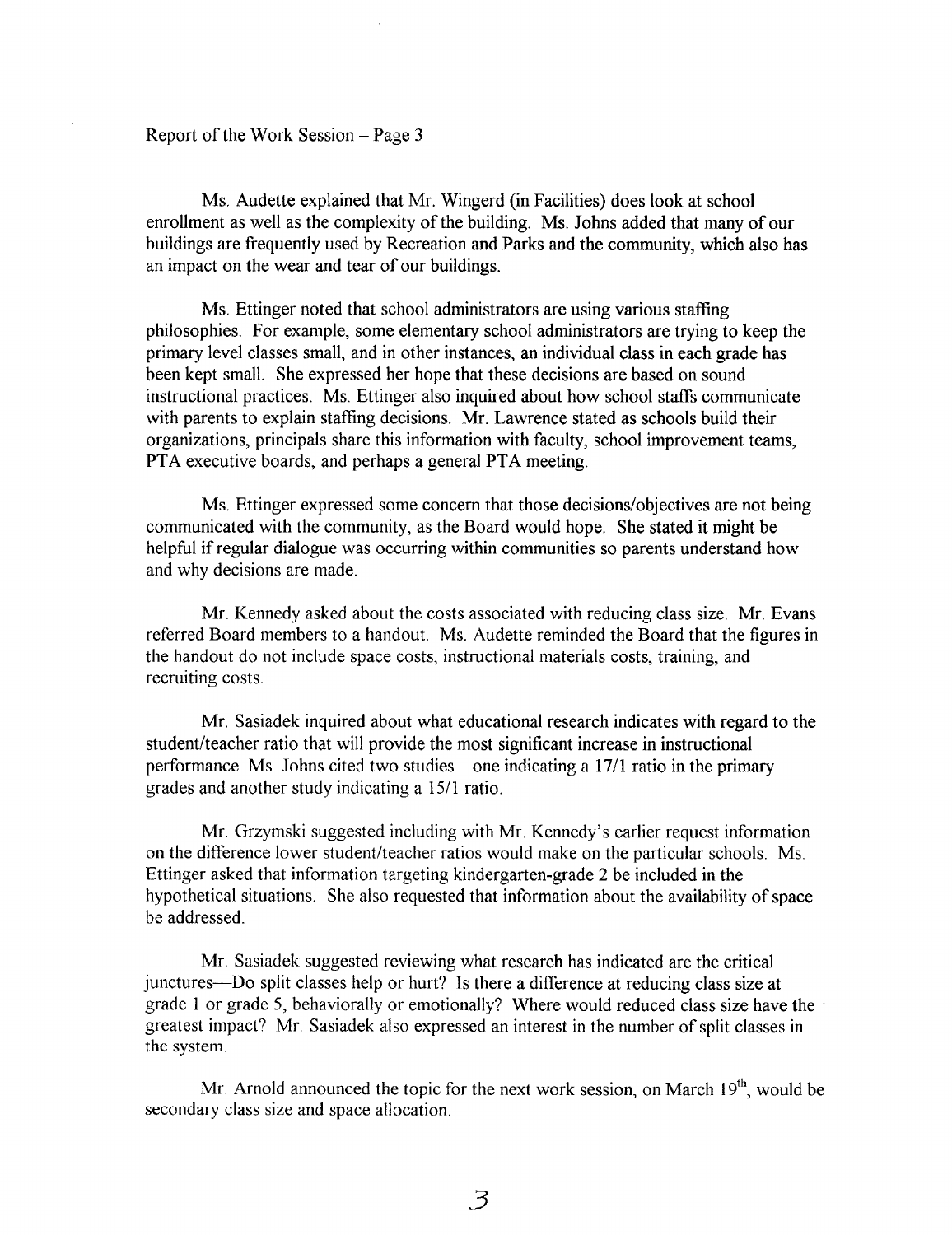Report of the Work Session - Page 4

Ms. Johns recognized Ms. Audette and Mr. Evans for their work in preparing for tonight's session.

Respectfully submitted,

Joe A. Hairston Secretary-Treasurer

l,

dz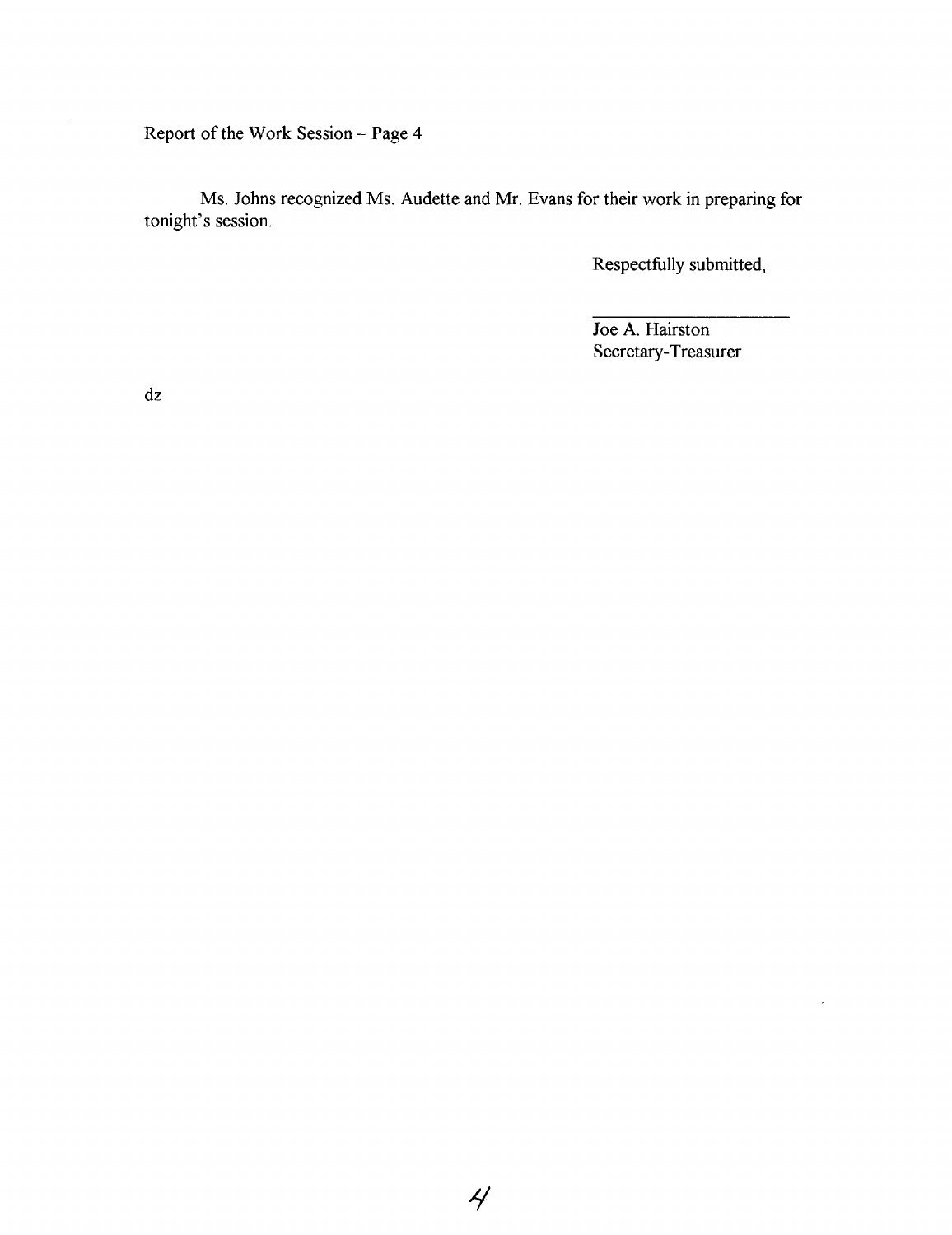#### TENTATIVE MINUTES

#### BOARD OF EDUCATION OF BALTIMORE COUNTY, MARYLAND

#### Tuesday, March 12, 2002

The Board of Education of Baltimore County, Maryland, met in open session at 4:42 p.m. at Greenwood. President Donald L. Arnold and the following Board members were present : Ms. Maria R. Cirincione, Ms. Phyllis E. Ettinger, Mr. Thomas G. Grzymski, Dr. Warren C . Hayman, Ms. Jean M. H. Jung, Mr. Michael P. Kennedy, Mr. James R. Sasiadek, and Mr. James E. Walker. In addition, Dr. Joe A. Hairston, Superintendent of Schools, was present .

Copies of the Board's calendar for the balance of the school year were distributed. Board members were asked to review the calendar and contact Ms . Zepp with any functions that should be included.

Mr. Hayden entered the room at 4:44 p.m.

Board members considered the possibility of scheduling a time for public comment on the MSPAP issue but decided against it until <sup>a</sup> decision has been made on the possible fiscal impact. The Board also felt it may be more productive to schedule a public hearing when future accountability testing is being considered.

Ms. Murray entered the room at 5:05 p.m.

At 5 :05 p.m., Mr. Sasiadek moved the Board go into closed session to consult with counsel about legal advice pursuant to the Annotated Code of Maryland, State Government Article,  $\S$ 10-508(a)(7). The motion was seconded by Ms. Ettinger and unanimously approved by the Board.

#### CLOSED SESSION MINUTES

Ms. Saffran-Brinks reviewed with Board members the implementation of <sup>a</sup> settlement agreement.

Mr. Teplitzky entered the room at 5:25 p.m.

Ms. Saffran-Brinks advised Board members with respect to <sup>a</sup> legal compliance issue .

At 5:50 p.m., Mr. Hayden moved to adjourn the closed session for a brief dinner recess. The motion was seconded by Mr. Teplitzky and approved by the Board.

The Board hosted members of the Department of Recreation and Parks for dinner.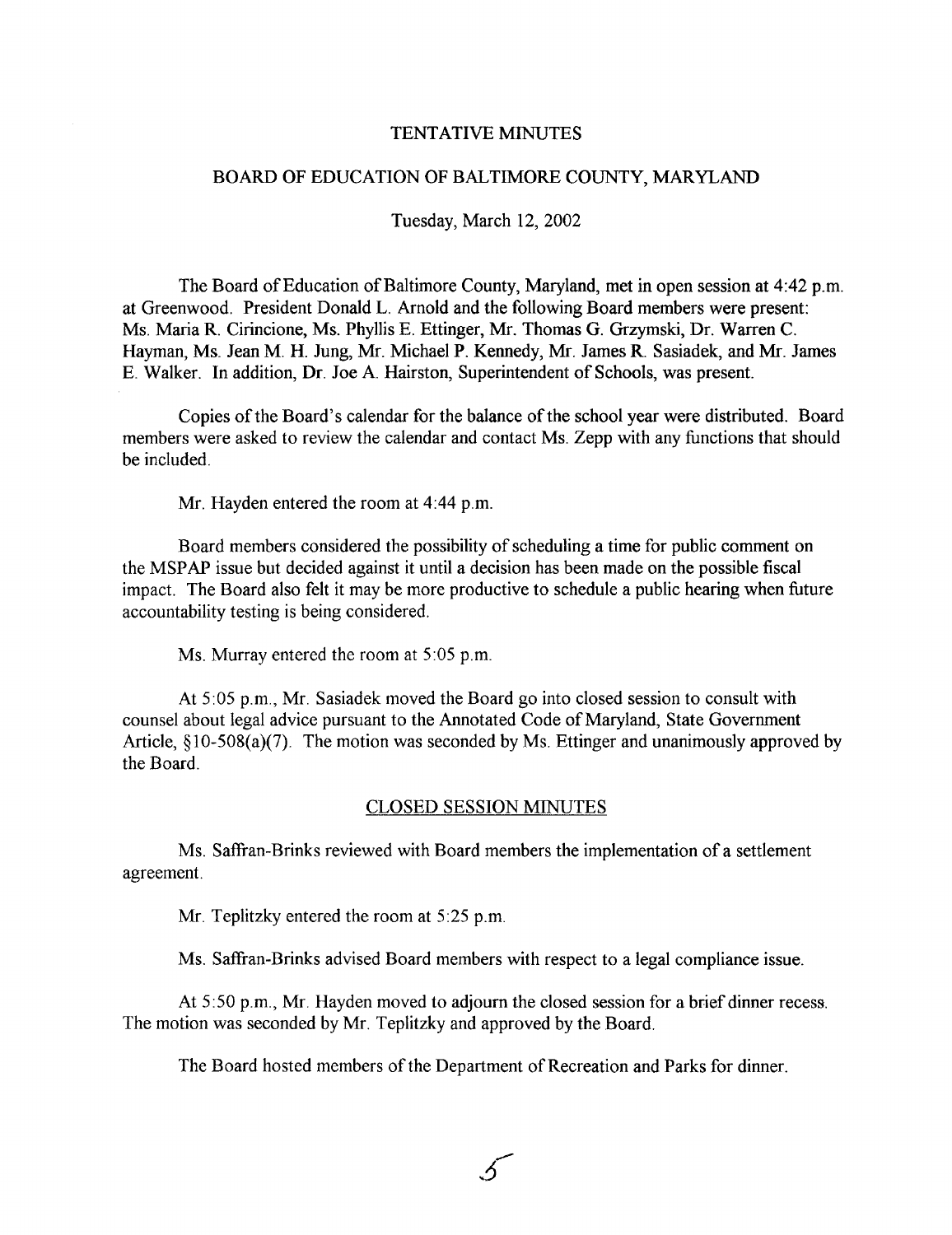### OPEN SESSION MINUTES

The Board of Education of Baltimore County, Maryland, reconvened in open session at 7:37 p.m. at Greenwood. President Donald L. Arnold and the following Board members were present: Ms. Maria R. Cirincione, Ms. Phyllis E. Ettinger, Mr. Thomas G. Grzymski, Mr. John A. Hayden, III, Dr. Warren C. Hayman, Ms. Jean M. H. Jung, Mr. Michael P. Kennedy, Ms. Janese Murray, Mr. James R. Sasiadek, Mr. Sanford V. Teplitzky, and Mr. James E. Walker. In addition, Dr. Joe A. Hairston, Superintendent of Schools; staff members; members of various civic, employee, and community organizations were present as was the media.

### PLEDGE OF ALLEGIANCE

The open session commenced with the Pledge of Allegiance to the Flag, which was led by a junior from Towson University, and a period of silent meditation for those who have served education in the Baltimore County Public Schools .

Mr. Arnold informed the audience of the various sessions in which Board members had participated earlier in the afternoon.

## MINUTES

Hearing no corrections or additions to the open and closed session minutes of February 12, 2002, and the Report of the Work Session, February 20, 2002, Mr. Arnold declared the minutes approved as presented.

### SUPERINTENDENT'S REPORT

Dr. Hairston announced that Hereford Middle School's Future Farmers of America Horticulture Club's project highlighting the agriscience program was awarded first place in the Educational Exhibits at the recent Maryland Home and Flower Show. Mr. Fred Doepkens is Hereford's FFA faculty advisor.

Christine Cheuk, a student at Perry Hall High School, was recognized for her selection as Young Woman of the Year by the Baltimore County Commission for Women. Christine also volunteers on the Baltimore County Recreation and Parks Board and several youth and government programs.

Dr. Hairston recognized Mr. Joe Giordano and Ms. Bonny Boto of the Carver Center by the Maryland State Department of Education. Mr. Giordano had five students who were finalists in the Arts Recognition and Talent Search Awards. Ms. Boto was recognized for having nine student winners in the Arts Recognition and Talent Search Competition.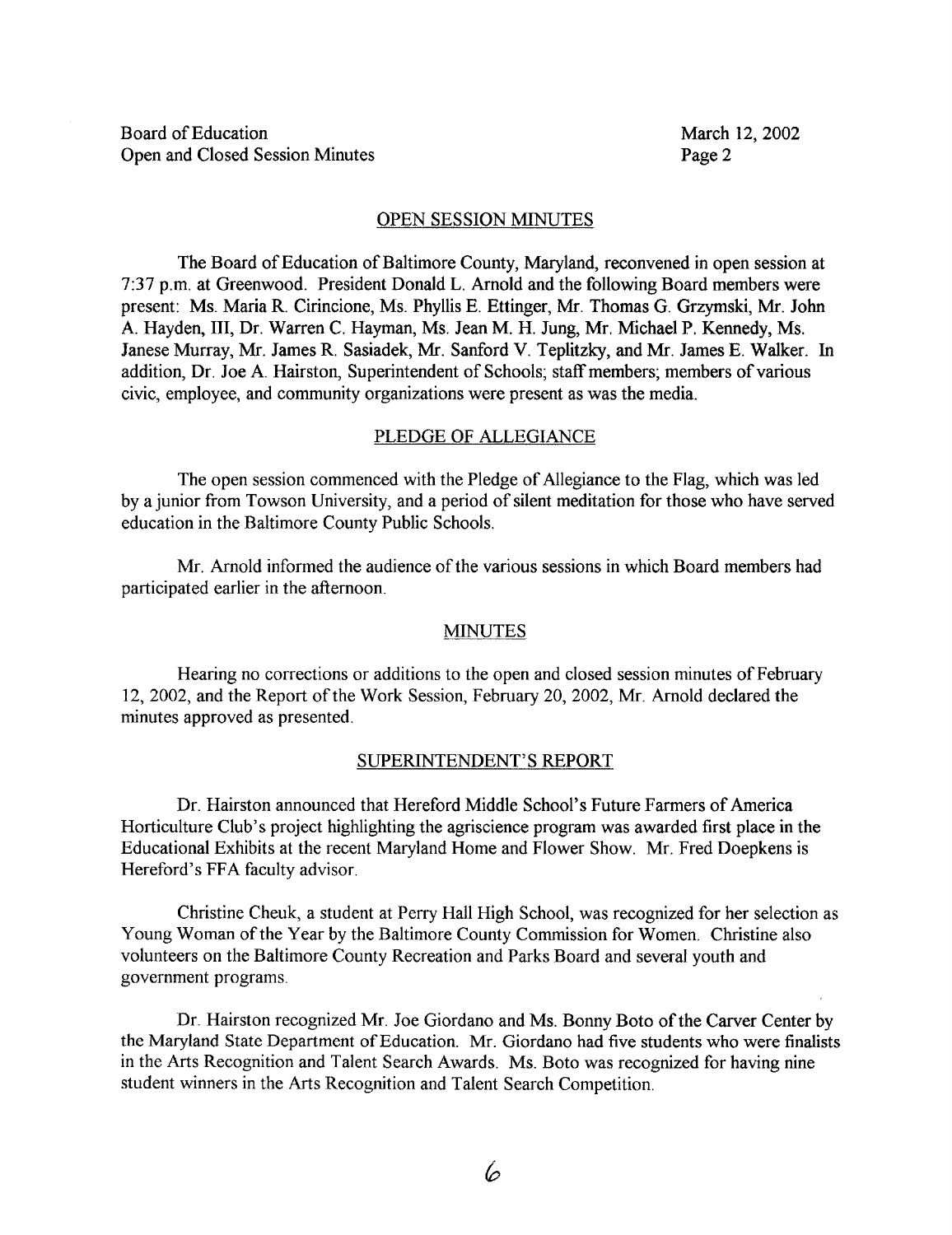# REPORTS

The Board received the following reports :

- A. Plaque Recognizing Allfirst Bank-Mr. Mark Furst, President of the Greater Baltimore Allfirst Bank, accepted a plaque from Mr. Arnold. For several years, Allfirst Bank has sponsored the 24 Challenge Tournament and provided Savings Bonds to winning students. Ms. Booth, Coordinator of Secondary Mathematics Programs, was also recognized .
- $B<sub>1</sub>$ On motion of Mr. Kennedy, seconded by Ms. Ettinger, the Board adopted a resolution proclaiming March 2002 as Professional Social Work Month. Ms. Vicki Cofield-Aber, Specialist in Social Work Services, and Ms. Mayaugust Finkenberg, School Social Worker at Woodlawn Middle School, accepted the Board resolution.
- C. Report on Policy  $(6162.5) 6500$  Research and Testing Ms. Flynn reviewed the proposed changes.

Mr. Arnold recognized students in the audience from Towson University and the University of Maryland Baltimore County.

> D. Maryland School Performance Assessment Program Update - Ms. Flynn reviewed recent events with regard to MSPAP testing. Mr. Boone advised that until negotiations regarding waivers occur between the Maryland State Department of Education and the United States Department of Education, the question of funding remains unresolved .

Mr. Arnold announced that the letter developed by the Curriculum Committee and presented for consideration at the last Board meeting would be temporarily placed on hold until state and federal officials reach a decision. He also noted approximately \$23 million may be at risk.

# PERSONNEL MATTERS

On motion ofMs . Ettinger, seconded by Mr. Kennedy, the Board approved the personnel matters as presented on Exhibits D and E. (Copies of the exhibits are attached to the formal minutes.)

# CONTRACT AWARDS

On motion of Mr. Kennedy, seconded by Mr. Walker, the Board approved items 1-5 .

1. Class School Rings, Division I - Three-Year Bid